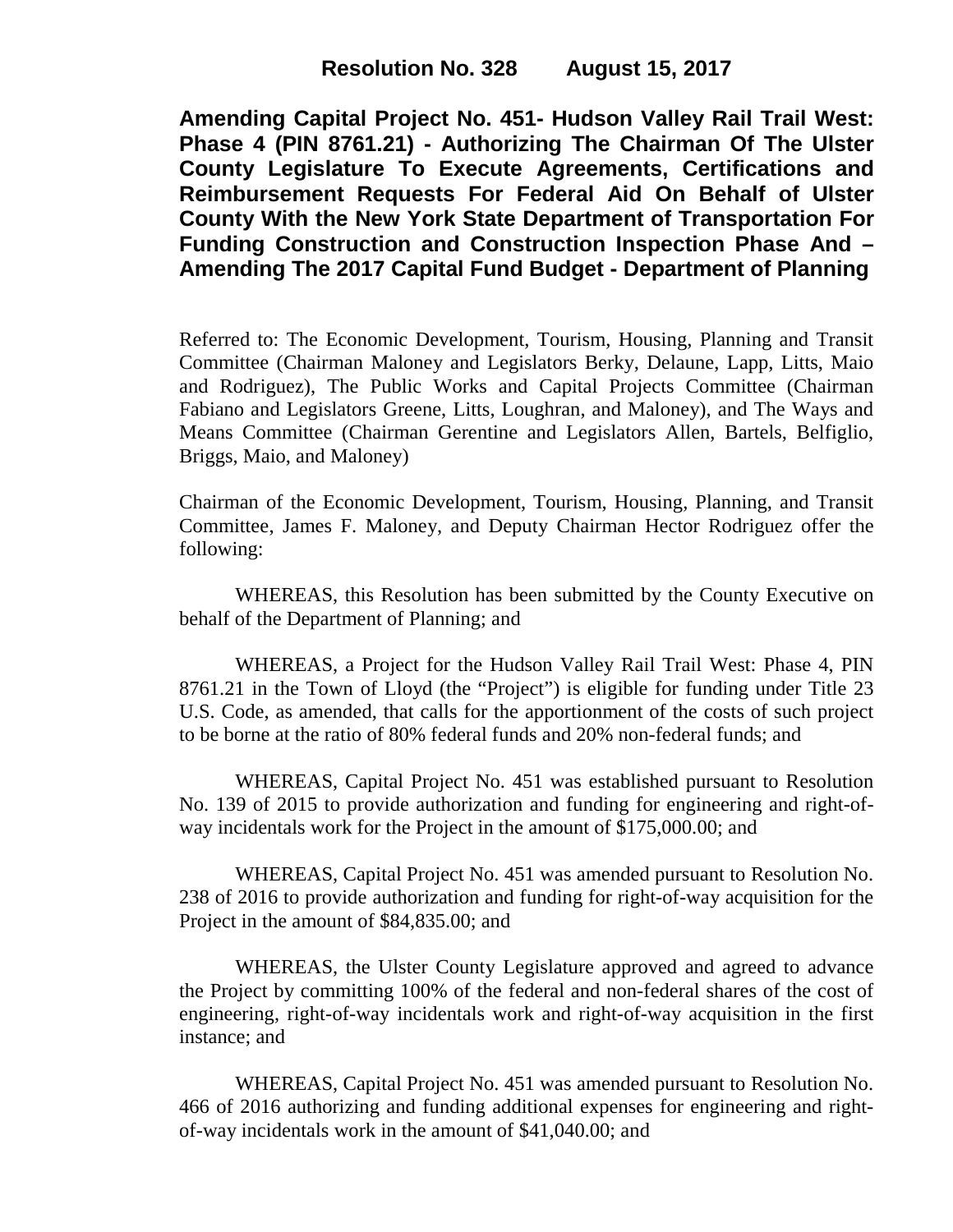### **- Page 2 -**

### **Resolution No. 328 August 15, 2017**

**Amending Capital Project No. 451- Hudson Valley Rail Trail West: Phase 4 (PIN 8761.21) - Authorizing The Chairman Of The Ulster County Legislature To Execute Agreements, Certifications and Reimbursement Requests For Federal Aid On Behalf of Ulster County With the New York State Department of Transportation For Funding Construction and Construction Inspection Phase And – Amending The 2017 Capital Fund Budget - Department of Planning**

WHEREAS, Capital Project No. 451 was amended pursuant to Resolution No. 52 of 2017 authorizing and funding additional right-of-way acquisition funds in the amount of \$36,715.00 and authorizing the Chairman of the Ulster County Legislature to execute, on behalf of the County of Ulster, any and all documents related to the right-of-way acquisitions as approved by the County Attorney; and

WHEREAS, the Ulster County Legislature adopted Resolution No. 45 of 2016 pursuant to 6 NYCRR Part 617 et seq. of the Regulations of Article 8 of the Environmental Conservation Law of New York State (hereinafter "SEQRA") thereby adopting and issuing a determination of non-significance under SEQRA (hereinafter the "Negative Declaration"); and

WHEREAS, Ulster County desires to advance the Project by making a commitment of 100% of the federal and non-federal share of the costs of construction and construction inspection work for the Project; now, therefore, be it

RESOLVED, the Ulster County Legislature herby approves the further progress of the above-subject Project for the construction and construction inspection phase; and, be it further

RESOLVED, that the Ulster County Legislature hereby authorizes Ulster County to pay in the first instance 100% of the federal and non-federal share of the cost of construction and construction inspection work for the Project or portions thereof; and be it further

RESOLVED, that the sum of \$1,734,069.00 is hereby appropriated and made available from Capital Project No. 451 to cover the cost of participation in the construction and construction inspection phase of the Project; and be it further

RESOLVED, that in the event the full federal and non-federal share costs of the Project exceeds the amount appropriated above, the Ulster County Legislature shall convene as soon as possible to appropriate said excess amount immediately upon the notification by the Ulster County Executive thereof; and be it further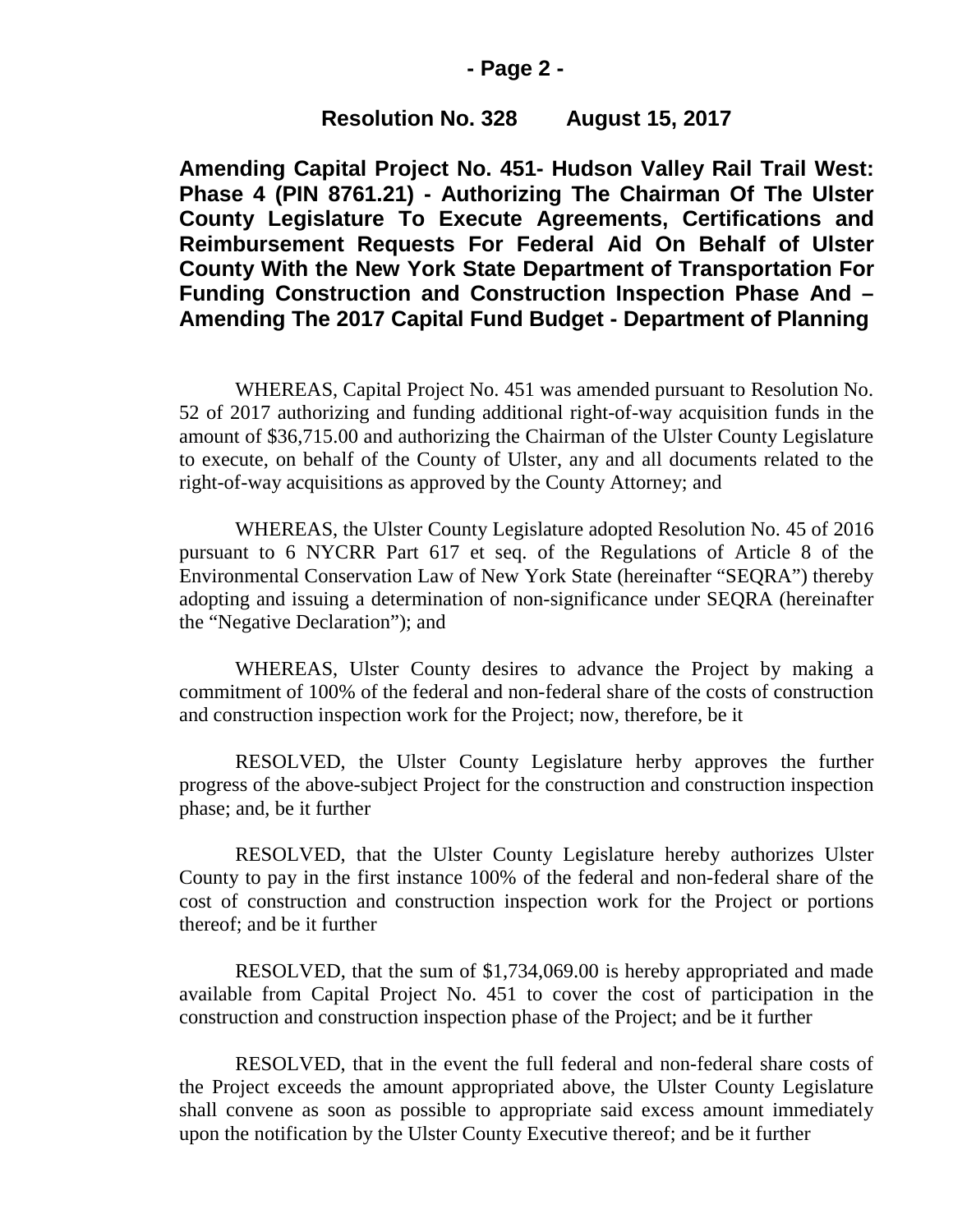### **- Page 3 -**

## **Resolution No. 328 August 15, 2017**

**Amending Capital Project No. 451- Hudson Valley Rail Trail West: Phase 4 (PIN 8761.21) - Authorizing The Chairman Of The Ulster County Legislature To Execute Agreements, Certifications and Reimbursement Requests For Federal Aid On Behalf of Ulster County With the New York State Department of Transportation For Funding Construction and Construction Inspection Phase And – Amending The 2017 Capital Fund Budget - Department of Planning**

RESOLVED, that the Chairman of the Ulster County Legislature be and is hereby authorized to execute all necessary Agreements, certifications and reimbursement requests for federal aid on behalf of Ulster County with the New York State Department of Transportation ("NYSDOT") in connection with the advancement or approval of the Project and providing for the administration of the Project and the County's first instance funding of Project costs and permanent funding of the local share of federal aid eligible Project costs and all Project costs within appropriations therefore that are not so eligible; and be it further

RESOLVED, that in addition to the Chairman of the Ulster County Legislature, the following municipal titles-- Director of Purchasing, Director of Planning, and Deputy Director of Planning—are also herby authorized to execute any Agreements, certifications and reimbursement requests on behalf of the County with NYSDOT in connection with the advancement or approval of the Project identified in the Federal-Aid Local Project Agreement; and be it further

RESOLVED, that the Ulster County Commissioner of Finance is authorized to make payments associated with the construction and construction inspection; and be it further

RESOLVED, that a certified copy of this Resolution will be filed with the New York State Commissioner of Transportation by attaching it to any necessary Agreement in connection with the Project; and be it further

RESOLVED, that the 2017 Ulster County Capital Fund Budget is hereby amended as follows:

|                                    | <b>INCREASE</b>     | <b>AMOUNT</b>  |
|------------------------------------|---------------------|----------------|
| HH.7197.0451.2300.2550<br>(Appr.#) | Construction        | \$1,734,069.00 |
| HH.7197.0451.3500.5710<br>(Rev.#)  | <b>Serial Bonds</b> | \$1,734,069.00 |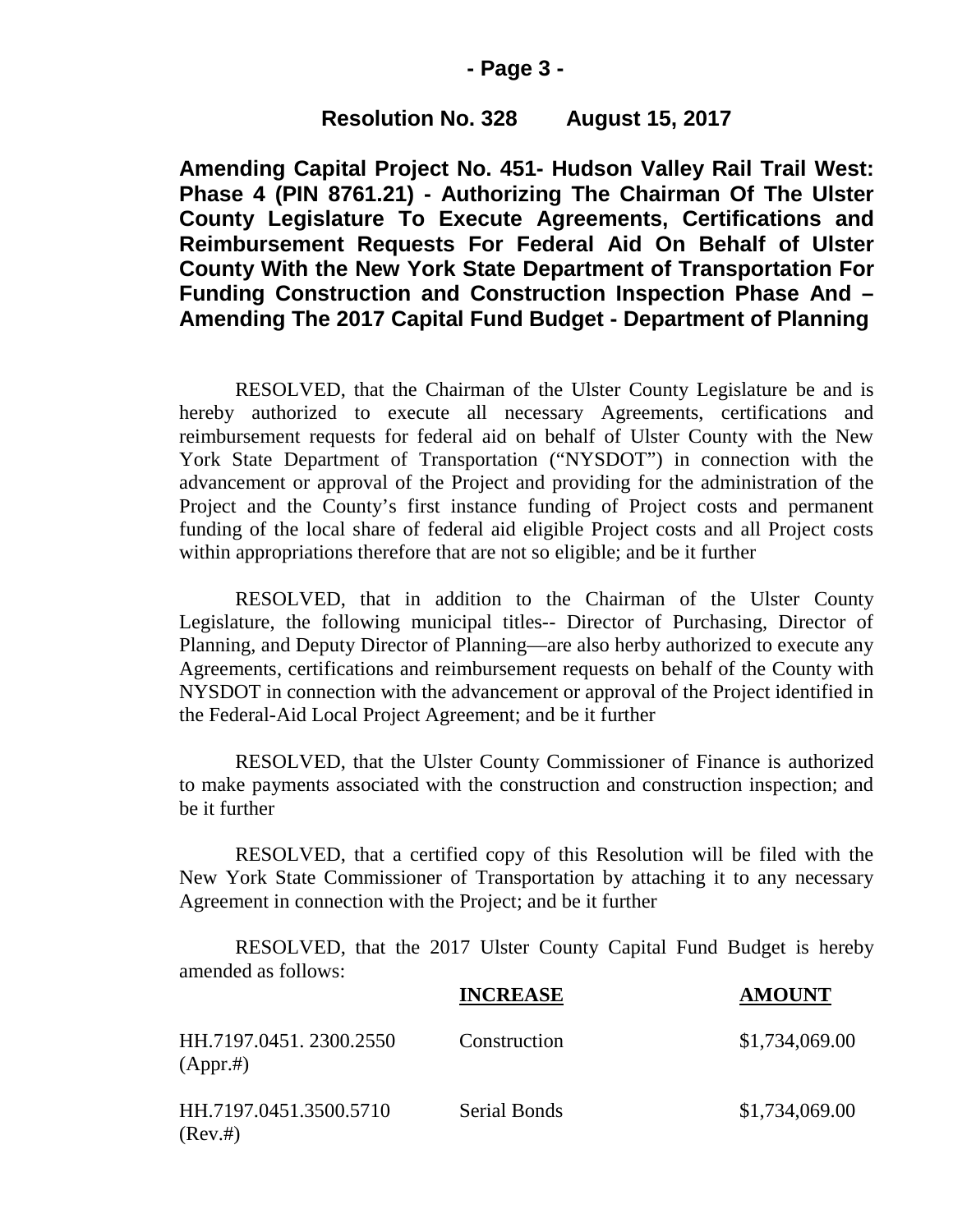## **- Page 4 -**

# **Resolution No. 328 August 15, 2017**

**Amending Capital Project No. 451- Hudson Valley Rail Trail West: Phase 4 (PIN 8761.21) - Authorizing The Chairman Of The Ulster County Legislature To Execute Agreements, Certifications and Reimbursement Requests For Federal Aid On Behalf of Ulster County With the New York State Department of Transportation For Funding Construction and Construction Inspection Phase And – Amending The 2017 Capital Fund Budget - Department of Planning**

and be it further

RESOLVED, this Resolution shall take effect immediately,

and moves its adoption.

### ADOPTED BY THE FOLLOWING VOTE:

AYES: 23 NOES: 0

Passed Committee: Economic Development, Tourism, Housing, Planning and Transit on August 1, 2017

Passed Committee: Public Works and Capital Projects on August 3, 2017

Passed Committee: Ways and Means on August 8, 2017

FINANCIAL IMPACT: \$1,734,069.00 – CAPITAL PROJECT NO. 451 APPROPRIATIONS – 80% REIMBURSABLE (\$1,387,255.00- BUDGETED FEDERAL REVENUE DOLLARS, \$346,814.00 COUNTY SHARE)